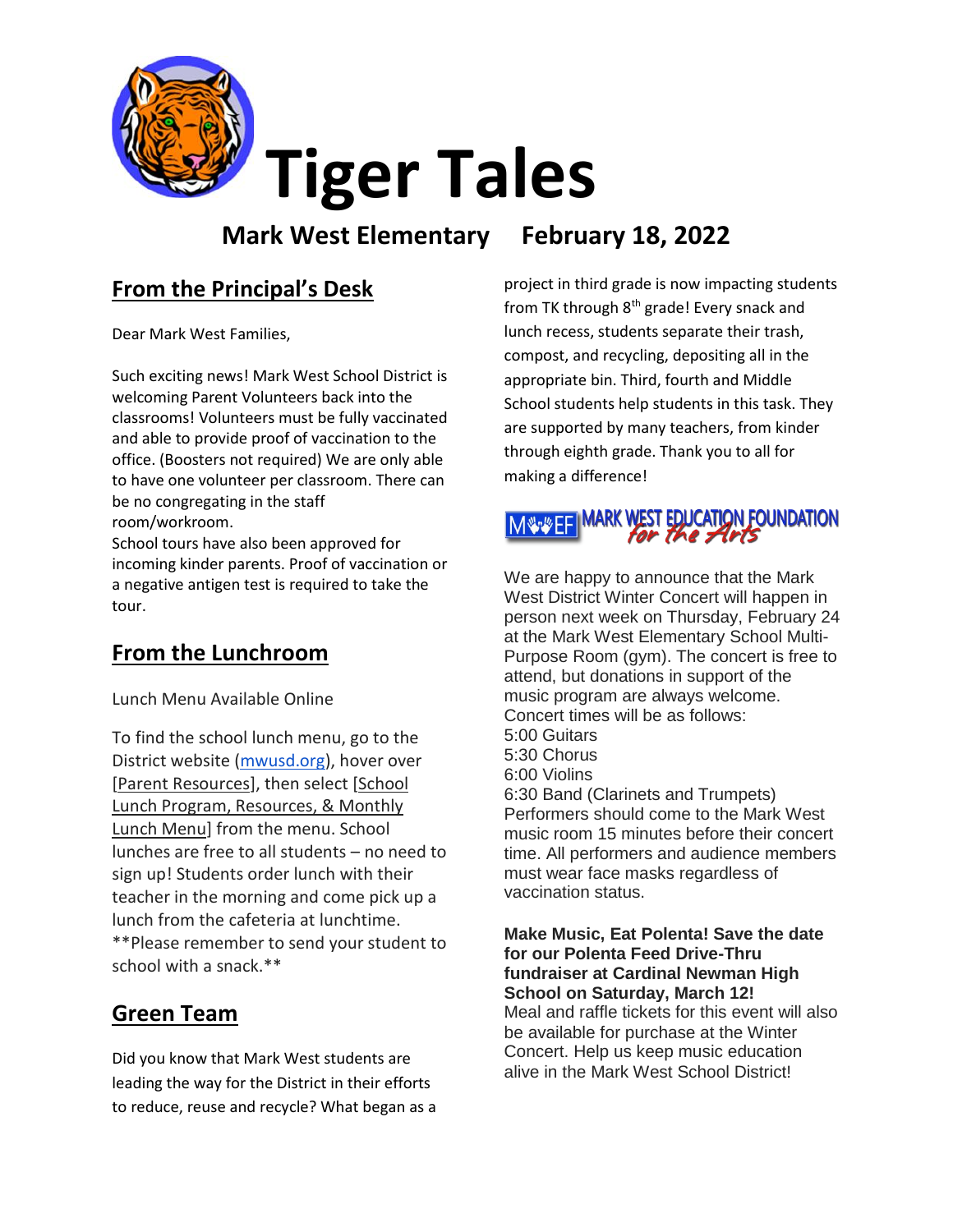

# **Tiger Tales**

# **Mark West Elementary February 18, 2022**

help by emailing Shannon or Jason at [mwef@mwusd.org.](mailto:mwef@mwusd.org) Help us keep music education alive in the Mark West School District!

# **Substitutes Needed**

Come help out at school and get paid to do it! We have substitute positions available in the classroom, on the yard, in the library, the cafeteria, and the office. The schedule is flexible – work as little or as much as you like. Stop by the school office to pick up an application or by the District Office (305 Mark West Springs Road) to talk to Marcia Noxon about signing up today!

### **Safe Routes To School**



Students in Second Grade are learning about pedestrian safety through the Safe Routes to School program. Kids learn how to be safe when walking in the neighborhoods.

**Next Walking school Bus is March 2nd!** Walking School buses will leave from Sam's Market at 7:50 and SaddleBrook at 8:00.

Walk and Roll Wednesdays and Walking School Bus Dates:

Mar. 2<sup>nd</sup> Apr. 6 May. 4

#### **Sports**

5<sup>th</sup>-6<sup>th</sup> grade Boys Basketball games have started. The boys will play 4 games, finishing in early March. Girls will receive their packets to prepare for tryouts.

### **Student Council**

Student Council has been doing a tremendous job leading the Friday morning assemblies. Additionally, they work hard planning Spirit Day activities, helping on Walk and Roll Days, and with school wide recycling.

On February 11, Student council sponsored the annual Valentine's Fashion Show, "Sweet a Licious Day. Kids were able to show off their finest Valentine attire as they paraded across the stage to music.

Many thanks to our Student Council advisor, Mrs. Jennell Pardo!

### **Important Dates**

- $2/18$  End of  $2^{nd}$  Trimester
- 2/21 Presidents' Day no school
- 2/22 Basketball vs SM @MW
- 2/23 Dine and Donate- Carmen's Burger Bar
- 2/24 District Music Concert
- $2/25$ 3rd gr. To SF- Art of the Brick
- 3/1 Basketball vs Riebli @ MW
- 3/4 Basketball vs SM @ SM
- 3/21-3/25 Spring Break